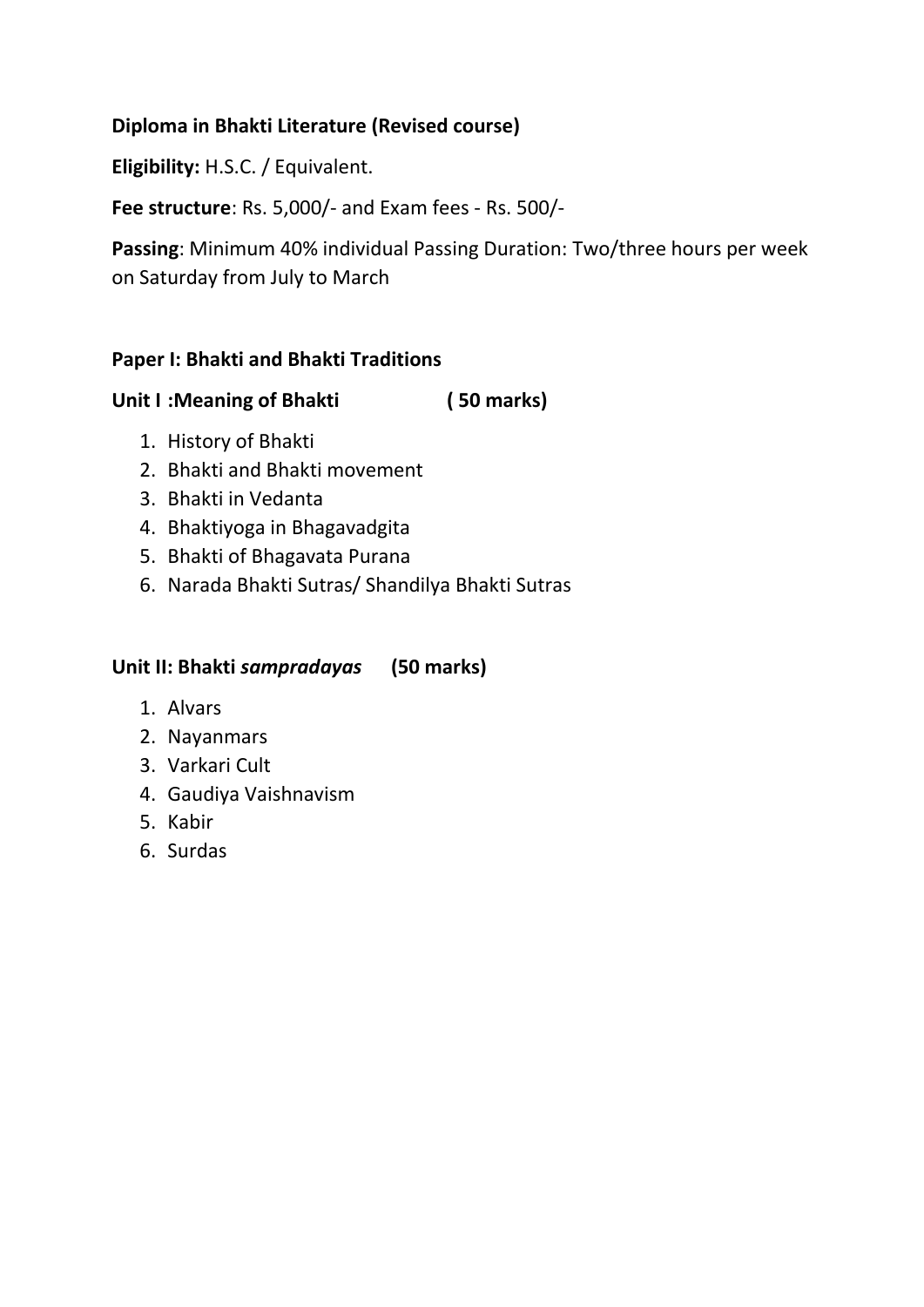## **Paper II Bhakti Literature**

## **Unit I: Shastra texts (40 marks)**

- 1. *Bhaktirasamrutasindhu* (First chapter)
- 2. *Bhakti Ratnavali* (1-3 *virachanas*)
- 3. Bhaktivardhini by Vallabhacharya
- 4. *Narayaniyam* (selected *dashakas*)

### **Unit II: Stotra literature (40 marks)**

- 1. *Pandurangashtakam* by Shankaracharya
- 2. *Madhurashtakam* by Vallabhacarya
- 3. *Shivapancaksharastotram* by Shankaracharya
- 4. *Stotraratna* by Yamunacharya
- 5. *Bhairavastava* by Abhinavagupta
- 6. Mukundamalastotram Kulasekhara

**Assignment**: Field visit to any temple/math/institution from Bhakti perspective and writing a report. **(20 marks)**

### **Paper Pattern:**

### **Paper I (100 marks)**

Unit I: Essay type question (two out of three) (50 marks)

Unit II: essay type question (two out of one) (25 marks)

Write paragraphs (two out of three) (25 marks)

# **Paper II: (100 marks)**

Unit I: Write Paragraphs (four out of five) (40 marks)

Unit II: essay type questions (two out of three) (40 marks)

Assignment (20 marks)